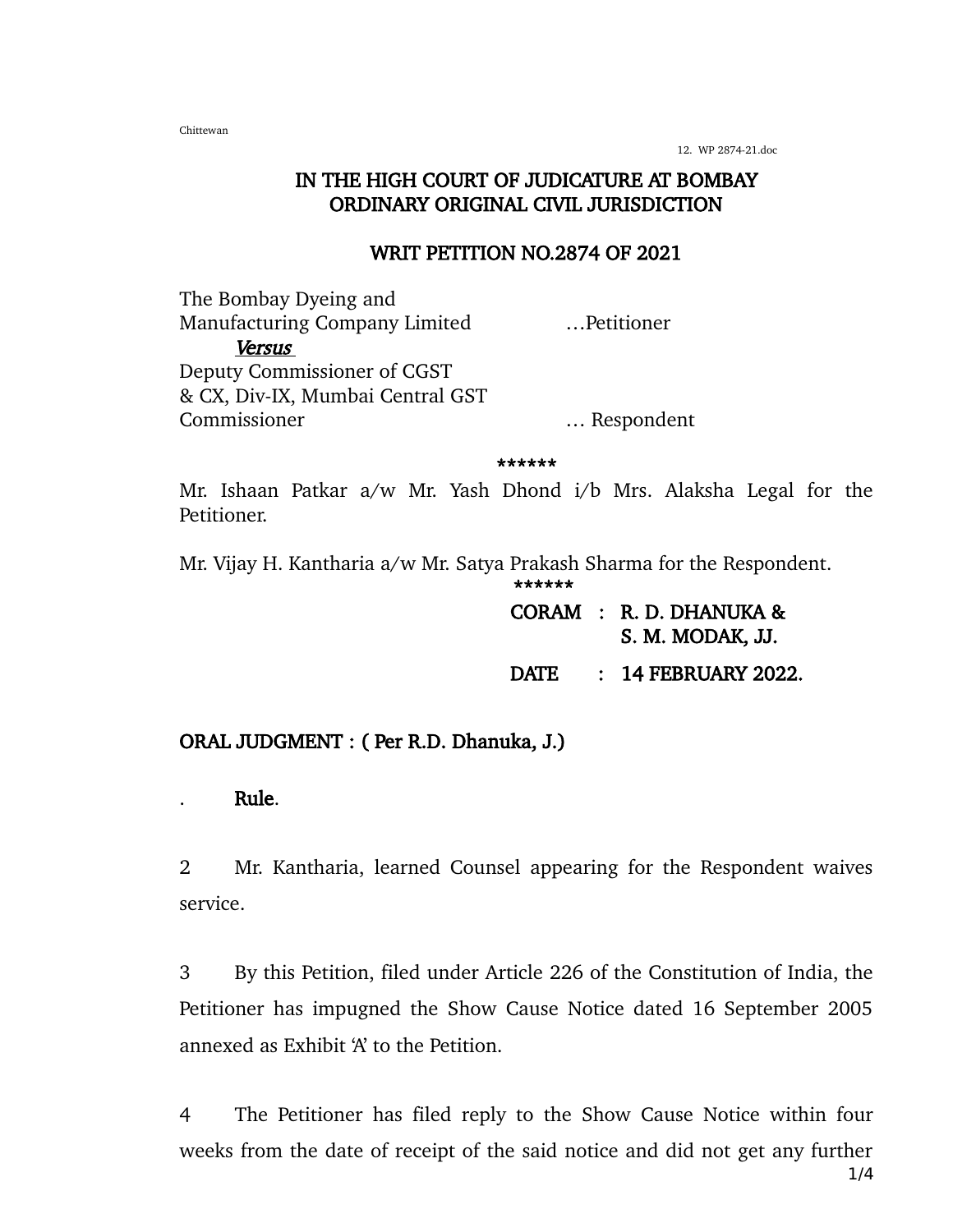#### 12. WP 2874-21.doc

communication from the Respondent for hearing or any adjudication upon the said Show Cause Notice from the Respondent till today. The Petitioner has thus filed this Petition.

5 Mr. Patkar, learned Counsel appearing for the Petitioner invited our attention to the said Show Cause Notice and also to the averments made by the Respondents, more particularly, paragraph-5 of the Affidavit-in-Reply dated 27 August 2021. He submits that the Petitioner was never informed that the said Show Cause Notice was kept in call book at any point of time. He submits that the Respondent cannot be allowed to proceed with the Show Cause Notice after more than 16 years. In support of this submission, learned Counsel relied upon the unreported judgment in the case of Parle International Ltd. Vs. Union of India<sub>[1](#page-1-0)</sub> dated 26 November 2020 in Writ Petition No.12904 of 2019.

6 Mr. Kantharia,learned Counsel appearing for the Revenue states that the stand taken by the Respondent is already set out in the affidavit-in-reply filed by the Respondent and on those grounds, the Petitioner is not entitled to seek any relief.

7 Perusal of the records indicates that the Show Cause Notice was issued on 16 September 2005. A reply was filed by the Respondent. It is not in dispute that no notice of hearing on the said Show Cause Notice was issued to the Petitioner at any point of time. The Petitioner was not informed that the said Show Cause Notice was kept in call book as alleged in the affidavit-inreply. There is no delay attributable on the part of the Petitioner in the affidavit-in-reply filed by the Respondent.

<span id="page-1-0"></span><sup>1</sup> W.P. No.12904 of 2019, decided on 26.11.2020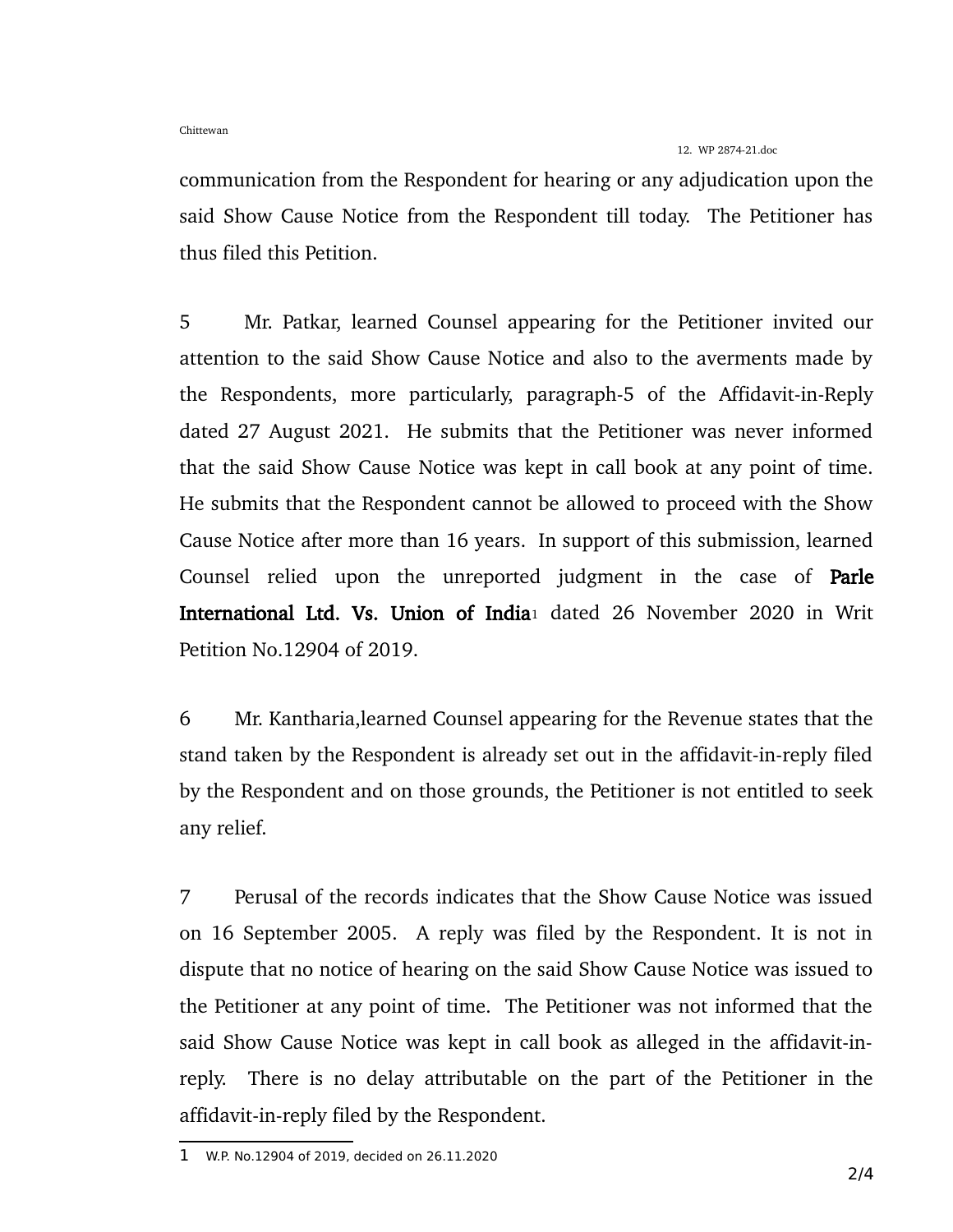Chittewan

8 This Court in case of Parle International Ltd (supra) has dealt with the identical situation, where the Show Cause Notice was adjudicated upon after 13 years after the date of issuance. This Court after considering the judgments in the cases of Saghavi Reconditioners Private Limited Vs. Union of India[2](#page-2-0) and Raymond Limited Vs. Union of India[3](#page-2-1), where there was delay of 14 to 17 years in adjudicating the proceedings, this Court held that when the revenue keeps the show-cause notice in call book then it should inform the parties about the same. It serves two purposes  $- (1)$  it puts the party to notice that the show-cause notice is still alive and is only kept in abeyance. This would enable the party concerned to safeguard the evidence till the showcause notice is taken up for adjudication; and (2) if the notices are kept in call book, the parties gets an opportunity to point out to the revenue that the reasons for keeping it in call book are not correct and that the notices should be adjudicated promptly. Thus, informing the parties about keeping the showcause notice in call book would advance the cause of transparency in revenue administration.

9 This Court in the said judgement held that when a show-cause notice is issued to a party, it is expected that the same would be taken to its logical consequences within a reasonable period so that a finality is reached. In this case, the show-cause notice has not been adjudicated upon for about 16 years. We have perused the affidavit-in-reply filed by the Respondent. In the affidavit-in-reply, the Respondent does not allege that the Petitioner was informed about the show-cause notice having been kept in call book as sought to be alleged in the affidavit-in-reply filed by the Respondent. If the Respondent would have informed the Petitioner about the said Show-Cause

<span id="page-2-0"></span><sup>2</sup> 2018 (12) GSTL 290

<span id="page-2-1"></span><sup>3</sup> 2019 (368) ELT 481 (Bombay)